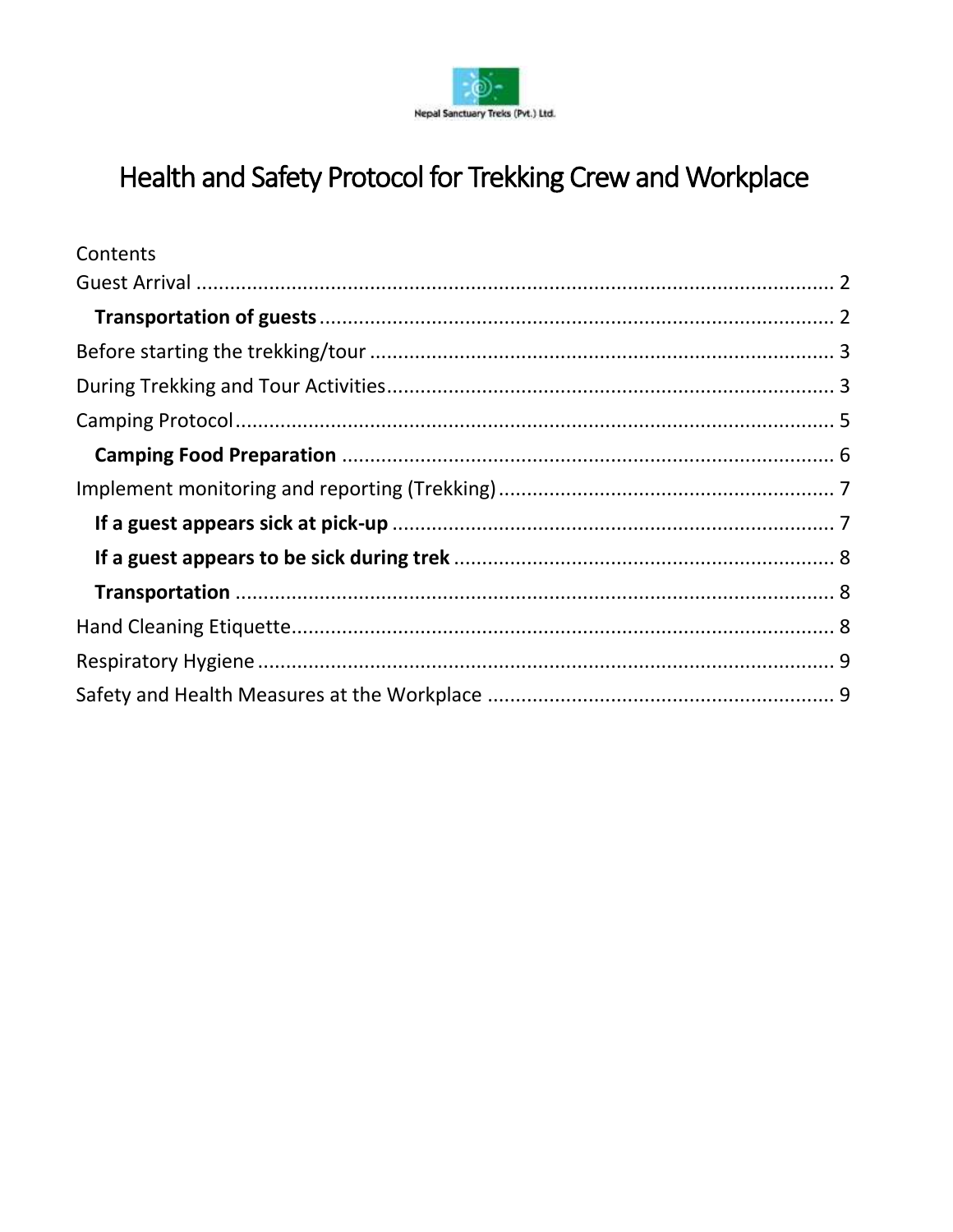

#### <span id="page-1-0"></span>**Guest Arrival**

- Forms of greeting that involve physical contact with the guest should be avoided.
- Check the temperature of all the passengers before boarding.
- Guest luggage sprayed with a disinfection spray after off-loading, or wiped, and all handles and corners carefully wiped with surface sanitizer.

## <span id="page-1-1"></span>**Transportation of guests**

- Ensure that the temperature of each guest is taken and logged prior to departure. Those with rise in temperature and/or visible symptoms should be documented and contact **Managing Director or General Manager** immediately. Any guest or trekking crew exhibiting flu-like or respiratory symptoms should not be allowed to board the vehicle, and the protocol for handling symptoms followed.
- Guest luggage shall either be sprayed with a disinfection spray after off-loading, or wiped, and all handles and corners carefully wiped with surface sanitizer
- Vehicles are required to have hand sanitizer and/or sanitizing wipes available to all guest and guest must sanitize hands before boarding the vehicle.
- Vehicle used to transport guests are fully disinfected at the end of the service, and daily four multi-day services.
- Gloves should be worn when handling and disposing of trash after each trek group.
- Clean and refill hand sanitizer and disinfectant wipe dispensers as needed.
- Clearly identify where guests should wait and strictly enforce physical distancing inside and outside of the property.
- Inform guests to dispose of any personal hygiene item, such as tissue in pedal bin available in vehicle
- Driver must wear mouth mask and gloves and maintain social distance.
- Both driver and trekking crew with double vaccination should be comfortable to take PCR tests if required.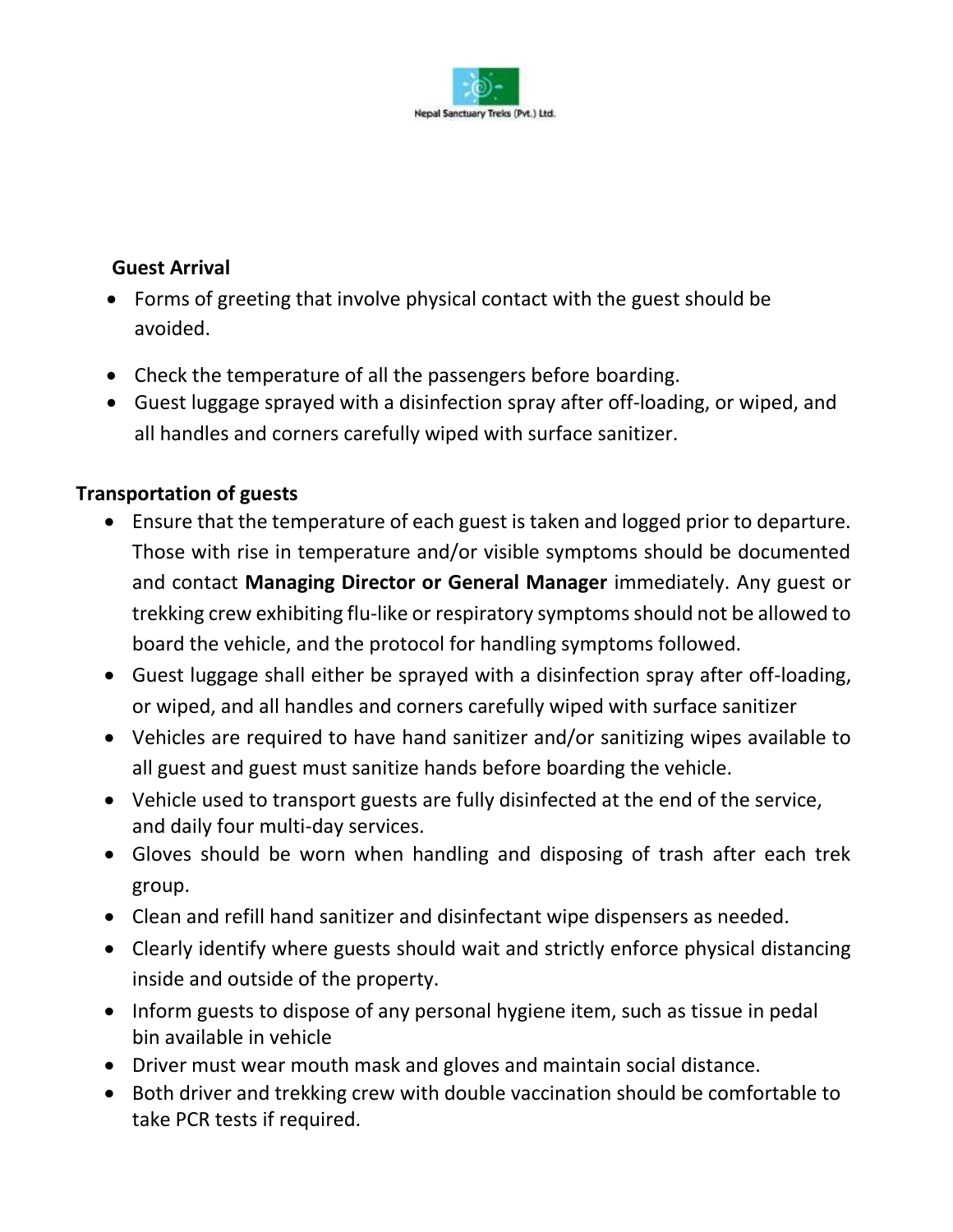

- The representative must put on mask and take as much social distance as possible.
- Hand Sanitizer, sanitizing wipes and masks are available to all guests on board.
- Comprehensive First-aid kits in vehicle are fully equipped
- Only guests of same travel group places in same vehicle.
- Vehicles operate at 50% capacity to have a seat free next to each person.
- The seat next to the driver must be vacant.
- Keep windows open in a vehicle for ventilation.
- Ensure guests stay on the designated seats. No changing of the seats allowed.

## <span id="page-2-0"></span>**Before starting the trekking/tour**

- Upon arrival trekking leader must provide a briefing to guests on new procedures including health and safety protocol. (no touching surfaces, keeping a safe distance, wearing a mask, washing hands frequently, etc.);
- The trekking guide must inform the group of how the visit will be carried out, the route and the rules and/or possible restrictions applied by the various providers (museums, natural areas, place of interest etc.).
- Forms of greeting and/or saying goodbye that involve physical contact with the guest should be avoided.

#### <span id="page-2-1"></span>**During Trekking and Tour Activities**

- The trek guide must always appear calm and confident in applying this protocol. Guests must be reminded of complying with this protocol of measures throughout the trip.
- Avoid greeting other trekking guides from other company, providers and visitors with physical contact, including shaking hands. Safe distances must be respected whenever possible.
- Hand washing before and after the visit and whenever equipment is shared is recommended. Also important after coughing or sneezing, and after touching potentially contaminated surfaces (knobs, railings, door handle etc.)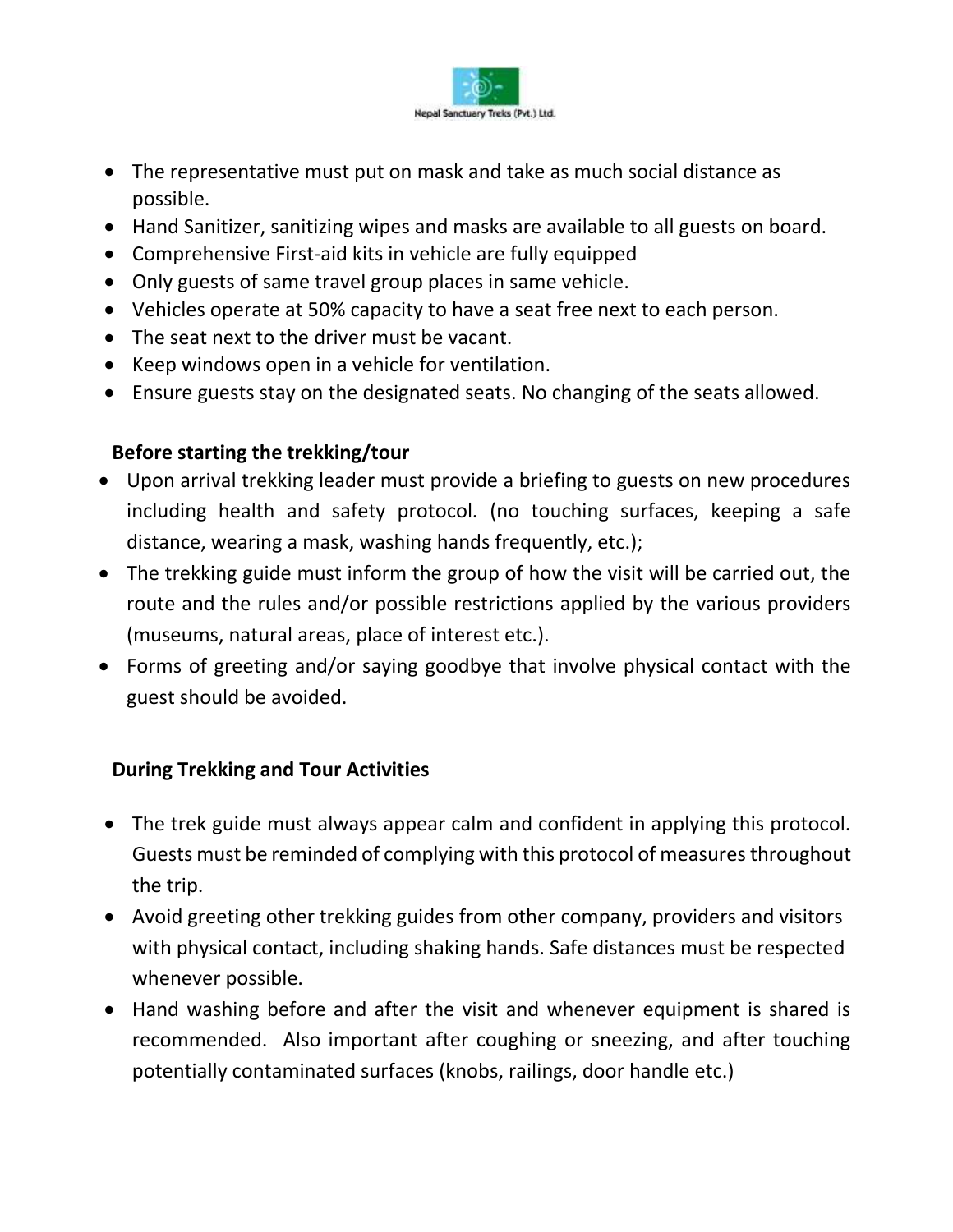

- Printed material such as maps, brochures, etc. should be avoided. If this is not possible, they should be plasticized, and be easy to clean and disinfect, or be disposable.
- The safe distance between the trek guide and guests, and between guests themselves, should be maintained throughout the trip. If this is not possible, a mask should be used and guests should be encouraged to use on too. Guests must be informed of this and whether they must bring a mask.
- Ensure that guests have access to hand sanitizer throughout the trip.
- Driver and trek guide should only make drop offs for the use of restaurants, and restrooms that have adopted improved health and safety measures.
- Avoid unplanned stops with guests that bring them in contact with other individuals.
- If a "prepared lunch" or snacks are provided by the NST to the guests, the food must be provided by an establishment that can provide a verifiable trail of how the food was handled and by whom.
- The tables for guests must be reserved in advance. Sanitize the table before used for another group.
- Vehicles shall not be allowed to make stopover at any other place apart from the prearranged designated point or areas
- Tips should be placed in a container and not physically handled.
- Handling of trekking equipment should be limited to the trekking guide or another designated employee.
- Sharing of equipment between guests should be prohibited. Reusable supplies (mobiles, headphones, and charger) should be thoroughly sanitized prior to use by any guest.
- Regularly use sanitizer when not wearing gloves and avoid passing the sanitizer bottle to another person.
- Promote good respiratory hygiene and hand washing and regular hand washing during preliminary briefing, and throughout trek.
- Make sure vehicle used to transport guests are fully disinfected at the end of the service, and daily four multi-day services.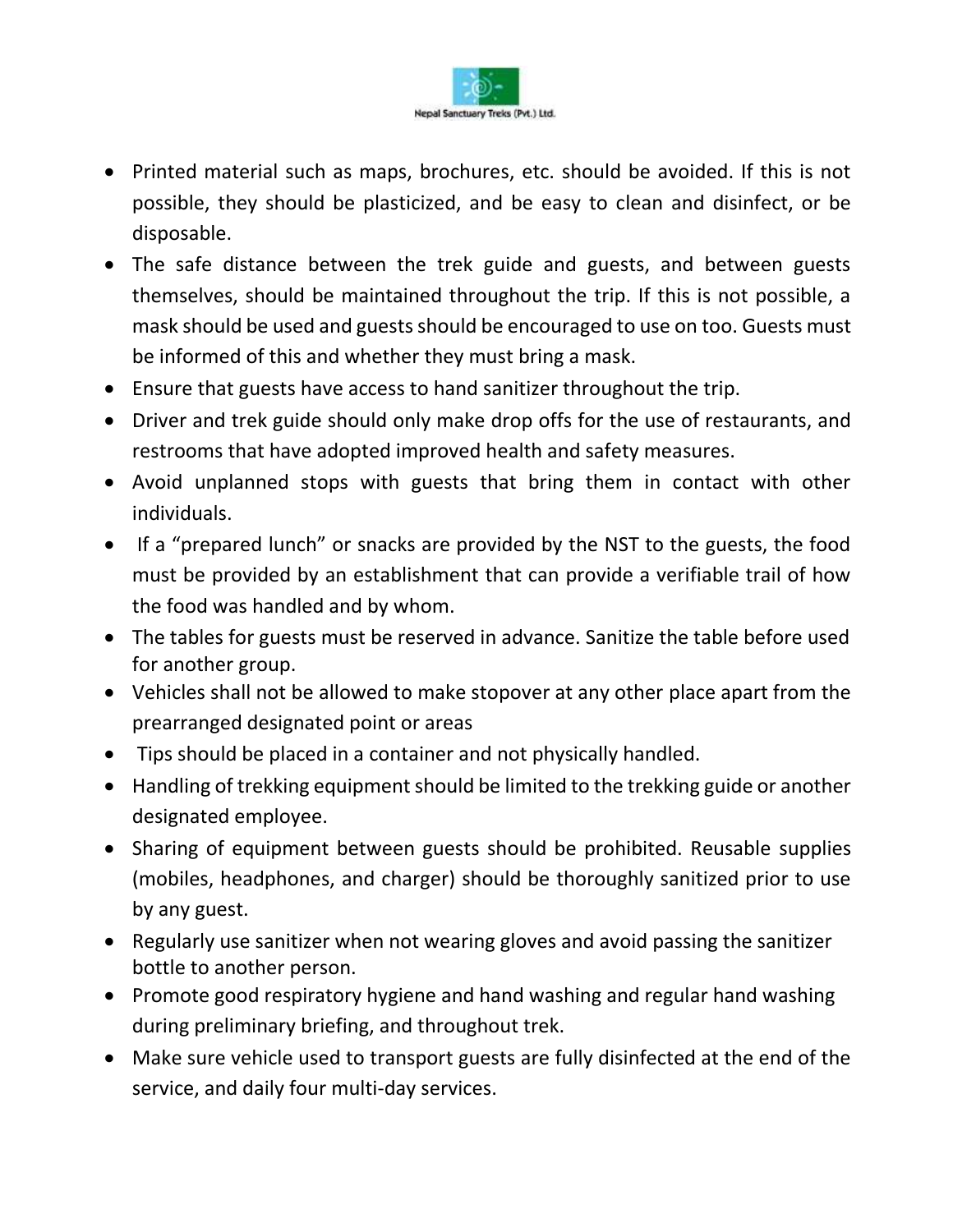

- Where a protective screen or reusable mask is used, it must be properly disinfected after each use.
- Bring self-test kits, at least 5 for each local staff member
- Carry sufficient hand sanitizer, mask for staff and guests
- Perform daily screening and monitoring measures, such as asking about symptoms or checking temperatures.
- The guide open the door for the guests to minimize touching of door handles, etc.
- First Aid Kits with every Leader containing extra masks, disposable gloves soap and/or sanitizers.
- Advise trekkers to only shop from local shops where the owners are wearing masks and are not crowded.
- Make sure that the lodge owners and staff are maintaining proper protocol with clean and hygienic rooms and kitchen.

#### <span id="page-4-0"></span>**Camping Protocol**

- All tents must thoroughly cleaned and disinfected between uses.
- All safety equipment must thoroughly cleaned and disinfected.
- The dining tent should be well ventilated and large enough to have 1-meter space between trekkers.
- Warm washing water and soap provided outside the dining tent.
- Have separate bowls for trekkers for snacks so that trekkers are sharing serving utensils as little as possible.
- Have guide serve snacks, meals, and tea so clients do not share common plates and utensils
- Trekkers and staff inside the tent must leave a tent when they cough or sneeze, or at the very least cough into their elbow or shirt.
- Perform daily screening and monitoring measures, such as asking about symptoms or checking temperatures.
- Toilets should be away from food preparation areas. They should be clean and properly constructed.
- Place Hand Sanitizer push top container inside the dining tent and in front of the toilet tent.
- Make sure all toilet tents are well stocked with hand washing liquid and paper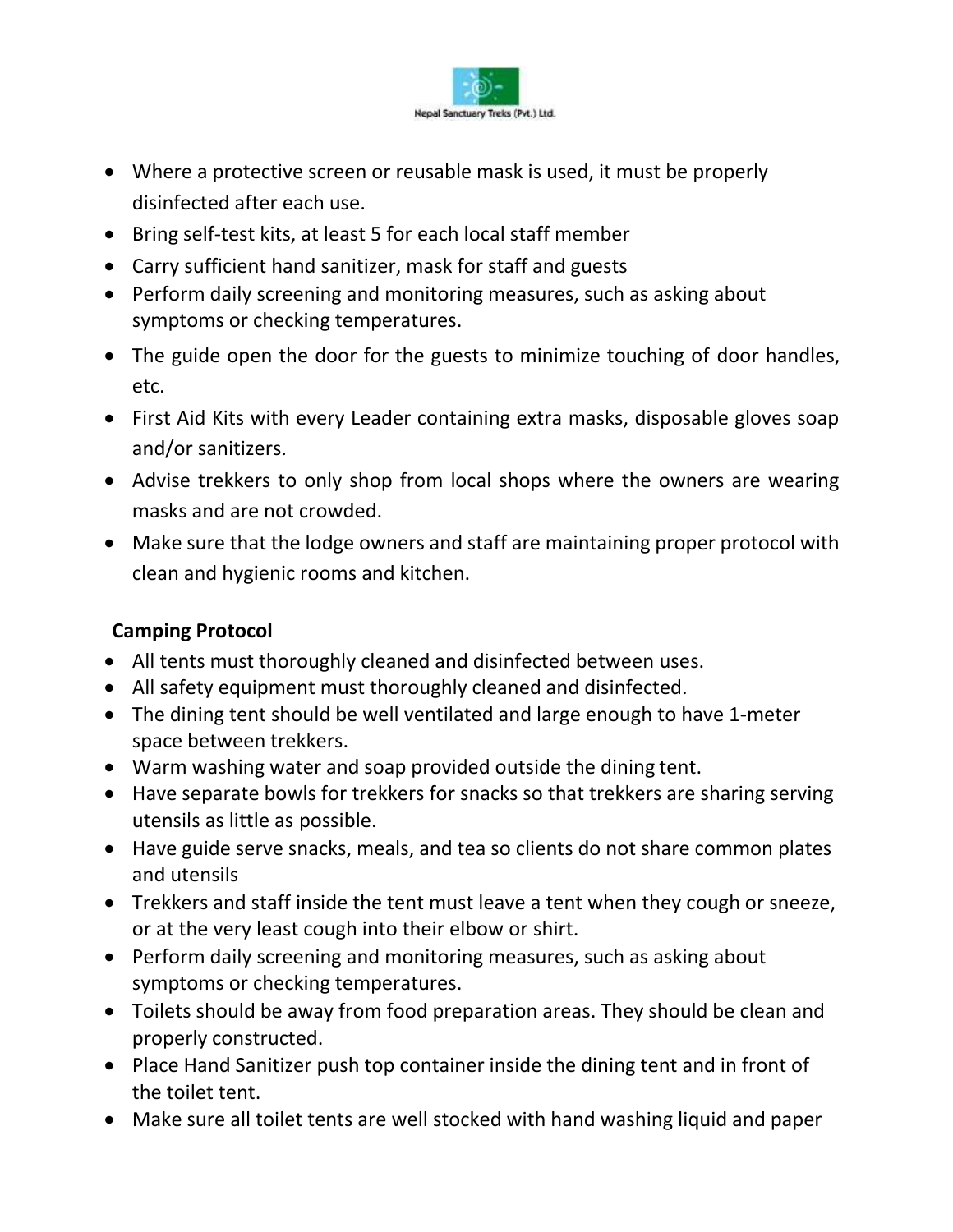

towels.

- Make sure a full medical kit comprising additional masks, inhalers, disposable gloves, and thermometer.
- Bring some spare tents in case we need to separate people sharing a tent if one person is sick.
- If anyone is feeling unwell with symptoms of a cold, flu or possibly COVID that they should eat meals in their personal tent.
- Avoid using a common towel for drying hands, you need to air-dry your hands after washing them.
- The beds for each trekker are set up at a distance of two meters from each other and one camp must be set up at a distance of 30 meters from another camp.
- Consider ways to get into and out of the dining tent without having to use a common zip.
- Make sure the proper management of waste materials at the campsite.
- On a camping trek, space out chairs in the mess tent at least one metre apart and maintain ventilation. Meal service direct to your personal tent is available if you prefer.
- Provide meal service direct to personal tent of guest upon request.

# <span id="page-5-0"></span>**Camping Food Preparation**

- Kitchen crew must implement rigorous hand washing, and sanitation procedure when handling any food for cooks, servers, and customers.
- Standard food safety field guidelines should always be employed, such as hand hygiene, utensil sanitation, food storage, and a three-sink method of dishwashing (wash, rinse, sanitize).
- Surfaces, tables, plates, containers and utensils should be sanitized before and after use.
- Food preparation procedures should carefully promote distancing and prevent surface contact. Measures could include designating a chef that is responsible for the whole process (instead of group cooking) and designating exclusive preparation areas.
- Snacks and uncooked food should be planned and handled appropriately to minimize chances of surface contact contamination.
- Consider providing individually packed snacks, such as pre-wrapped sandwiches, bars, snack mixes, fruit, etc. and coordinate the handing out in a sanitary way.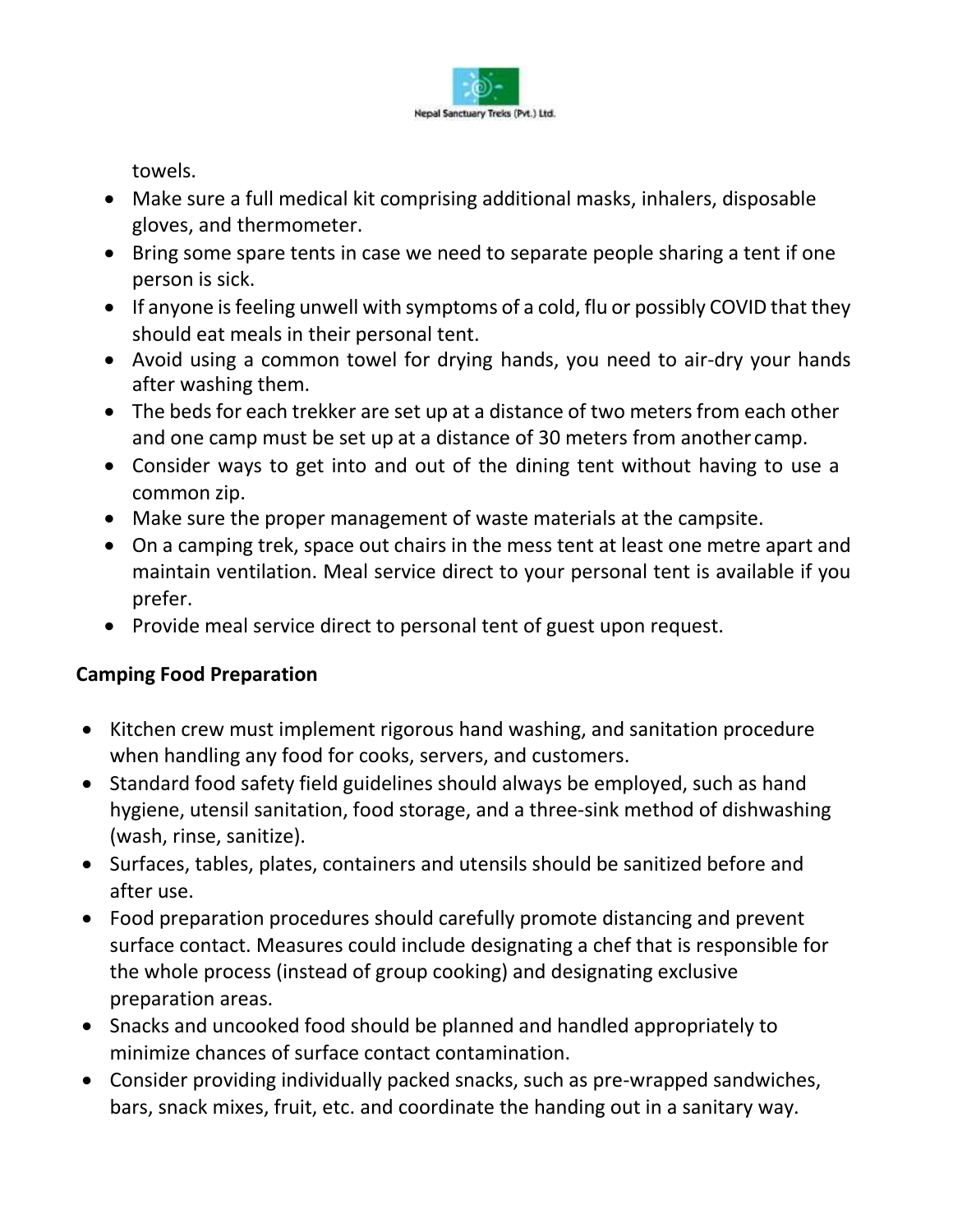

- Consider whether or not chefs, food handlers, or helpers should have coverings at all times.
- For eating, distancing and surface precautions also apply. Examples include: allowing for spaced serving and seating, minimizing the use of shared surfaces and increasing sanitation; consider designating spaced eating areas, handling of plates and handling out served food plates.

#### <span id="page-6-0"></span>**Implement monitoring and reporting (Trekking)**

- Prior to departing on trek and throughout the trek, a temperature check, altitude sickness, pulse monitoring and visual observation of symptoms should be conducted for each guest and logged.
- We will perform daily COVID screening and monitoring measures, such as asking about symptoms or checking temperatures. We will use a forehead thermometer scanner throughout the trip.
- When administering first aid, some distancing methods need to be adapted or cannot be used. The guide or trek leader must use Personal Protective Equipment - PPE such as face coverings and gloves.
- The recorded form must submit to General Manager upon returning from trip.
- If symptoms of COVID-19 or a strong suspicion that someone is infected, our Managing Director or General Manager is informed.
- All drivers, trekking crew and office employees are vaccinated and underwent health and safety training.
- Guides will carry appropriate satellite communications to report any emergency, evacuation of any sick, or potentially infected clients.
- Nepal Sanctuary Treks always follows local health and safety laws and regulations. It is therefore possible that some elements may change during your trip!

#### <span id="page-6-1"></span>**If a guest appears sick at pick-up**

- Explain to the guest the observation of flu-like or respiratory symptoms and advise that they will not be allowed to board the vehicle.
- Isolate guest from group until help arrives
- Immediately report incident to **Managing Director or General Manager** and have incident logged in incident log book.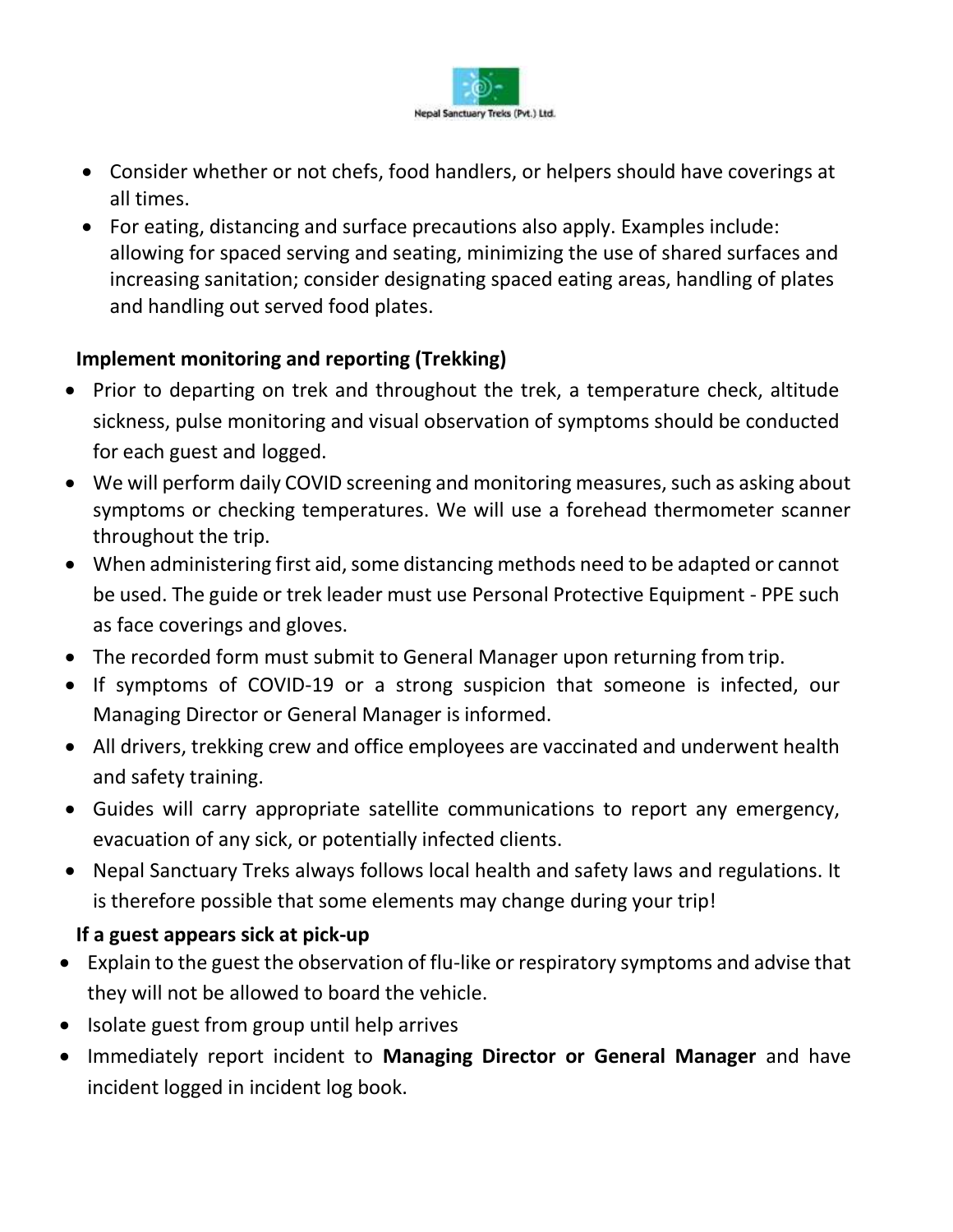

# <span id="page-7-0"></span>**If a guest appears to be sick during trek**

If guest or trekking crew is first observed to appears sick during trek

- Immediately report incident to Managing Director or General Manager and log in relevant incident log book.
- Isolate guest or trekking member from tour group until help arrives.
- Take the essential steps as per the advice of the medical personnel.
- Call **CIWEC Clinic** and adhere to the guidance provided.
- Disinfect the transportation vehicle using disinfectant before allowing trekking group to re-board. And inform accommodation provider to disinfect room after departure of guest.

#### <span id="page-7-1"></span>**Transportation**

- Non-urgent road transport: if isolation in vehicle is required large plastic sheet, tape and pins to attach to interior surfaces. High density foam mattress, pillows and covers for patient to recline. Separate access for patient and other travellers/driver. Do not use recycle air conditioning.
- Emergency road transport: ensure ambulance has adequate ventilation and air conditioning. If using open windows, then protect patient from exhaust and dust pollution.
- Emergency air transport will be restricted to evacuation helicopter if weather conditions allow.

#### **Hand Cleaning Etiquette**

- <span id="page-7-2"></span> Wash hands for at least 20 seconds with soap and water after every contact with any items or surface or as per requirement.
- If soap and water are not available and hands are not visibly dirty, an alcohol-based hand sanitizer that contains at least 70% alcohol may be used.

#### **Also Hand washing must be done:**

- After blowing one's nose, coughing, or sneezing.
- After using the restroom.
- Before eating or preparing food.
- After contact with animals or pets.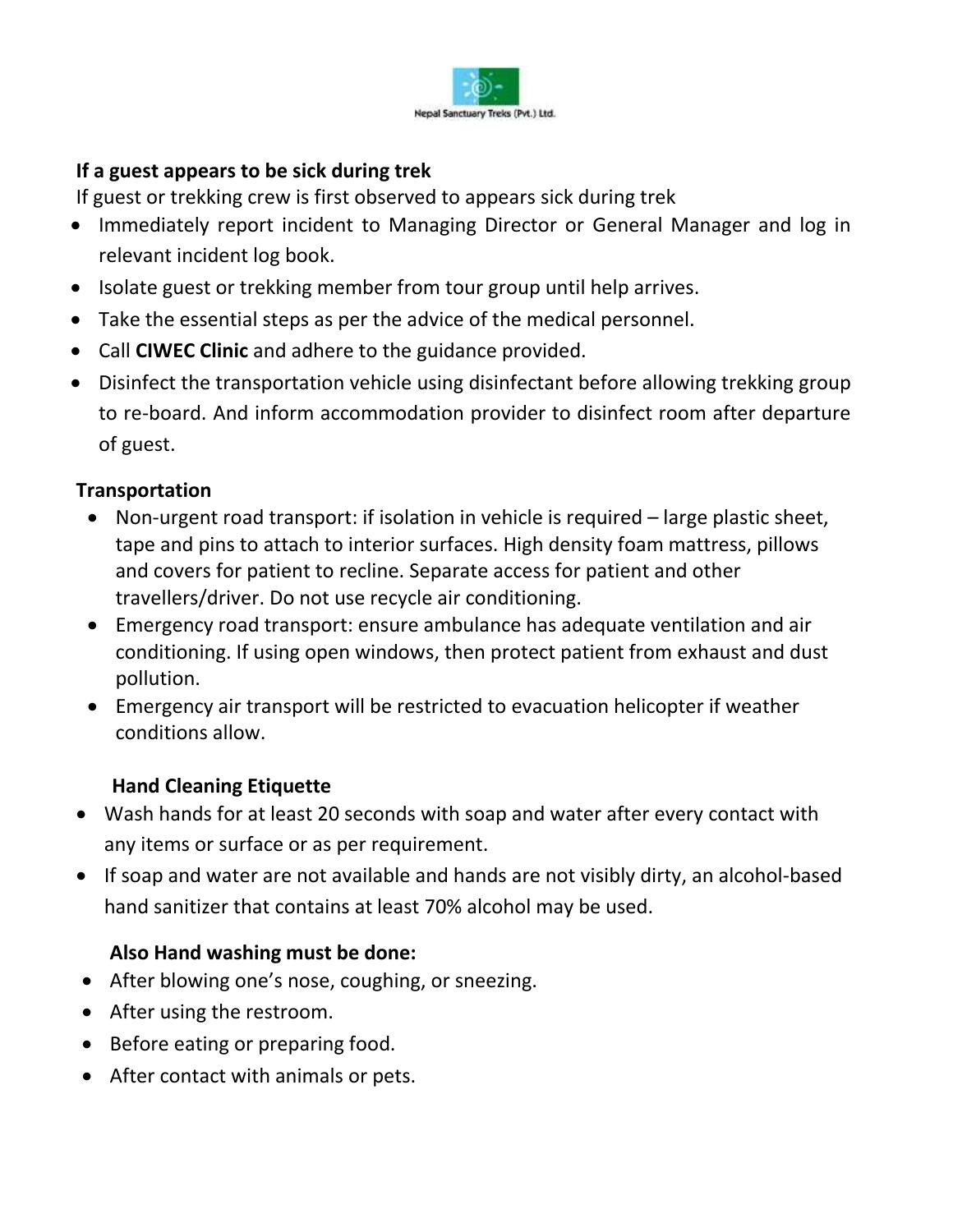

 Before and after providing routine care for another person who needs assistance (e.g., a child).

### **Respiratory Hygiene**

<span id="page-8-0"></span>Cover mouth and nose with bent elbow or tissue when coughing or sneezing. The used tissue should be disposed of instantly in a bin with a lid.

#### <span id="page-8-1"></span>**Safety and Health Measures at the Workplace**

- Follow standard procedures for waste management. Waste material produced during the cleaning should be placed in the unsorted garbage.
- Office sanitization by disinfecting surfaces such as tables, doorknobs, handles, keyboard, telephone, computers, light switches, chairs, etc. to be done at least twice a day.
- Hand sanitizers to be made accessible at common areas
- Avoid using and borrowing other's belongings for instance pens, water bottles, etc.
- Avoid sharing food or utensils
- Proper ventilation of the premises and limited use of controlled air appliances.
- Place minimum visible objects in on the tables.
- Ensure strict physical distancing in common areas such as kitchen,balcony, restrooms, and waiting area
- Place information boards in visible spots with clear hygiene and safety guidelines.
- Notify staff to stay home from work if they experience symptoms compatible with COVID-They are recommended to follow local public health guidance and seek medical assistance.
- Staff running temperature more than 98.6° F should be asked to return home
- Use hand sanitizer or wash your hands after every transaction
- Provide staff with tissues and waste bins lined with a plastic bag so that they can be emptied without contacting the contents
- Utilize online meetings facility as far as possible
- Washrooms, change rooms, and kitchen utensils to be cleaned and sanitized at every use with reliable disinfectant.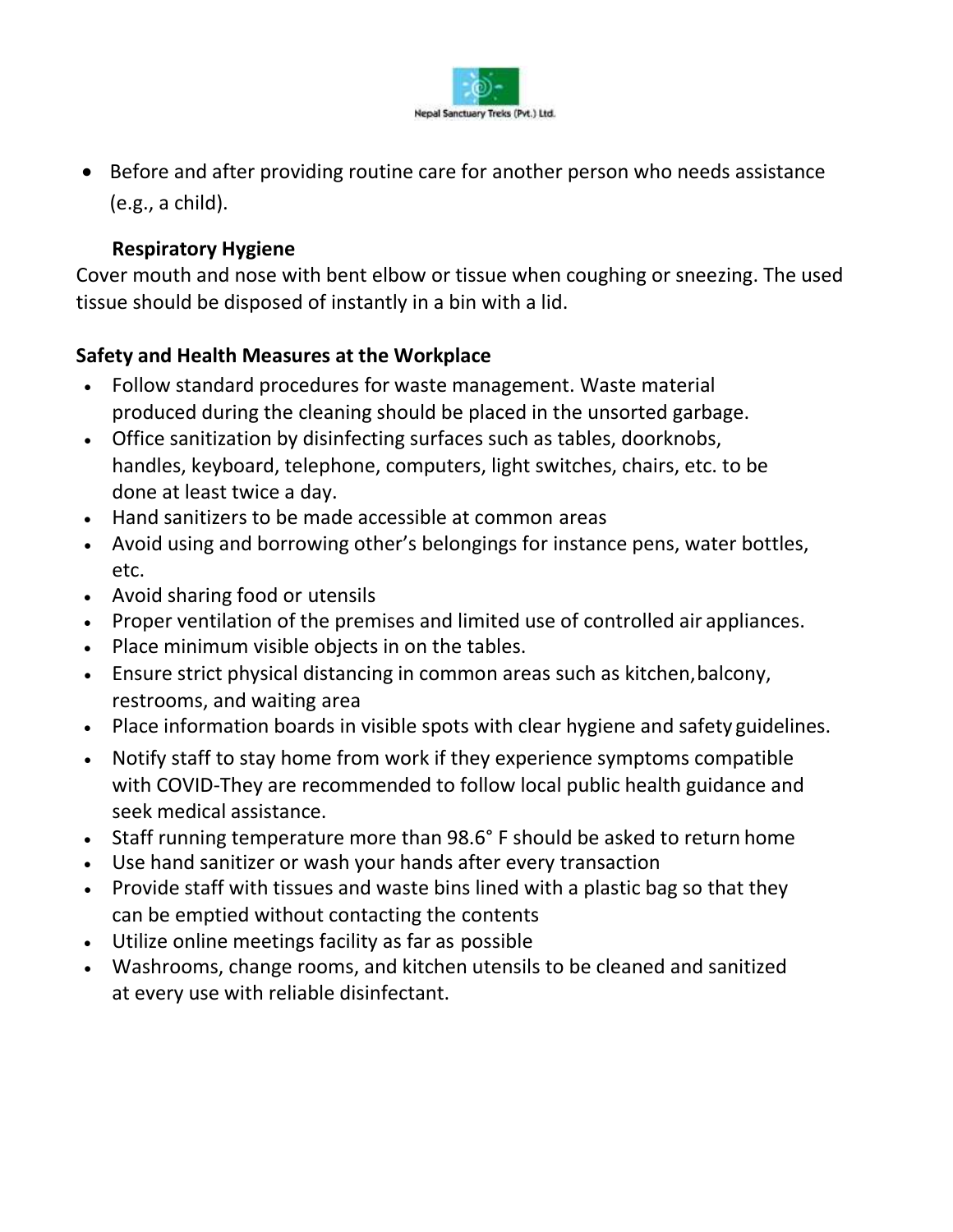